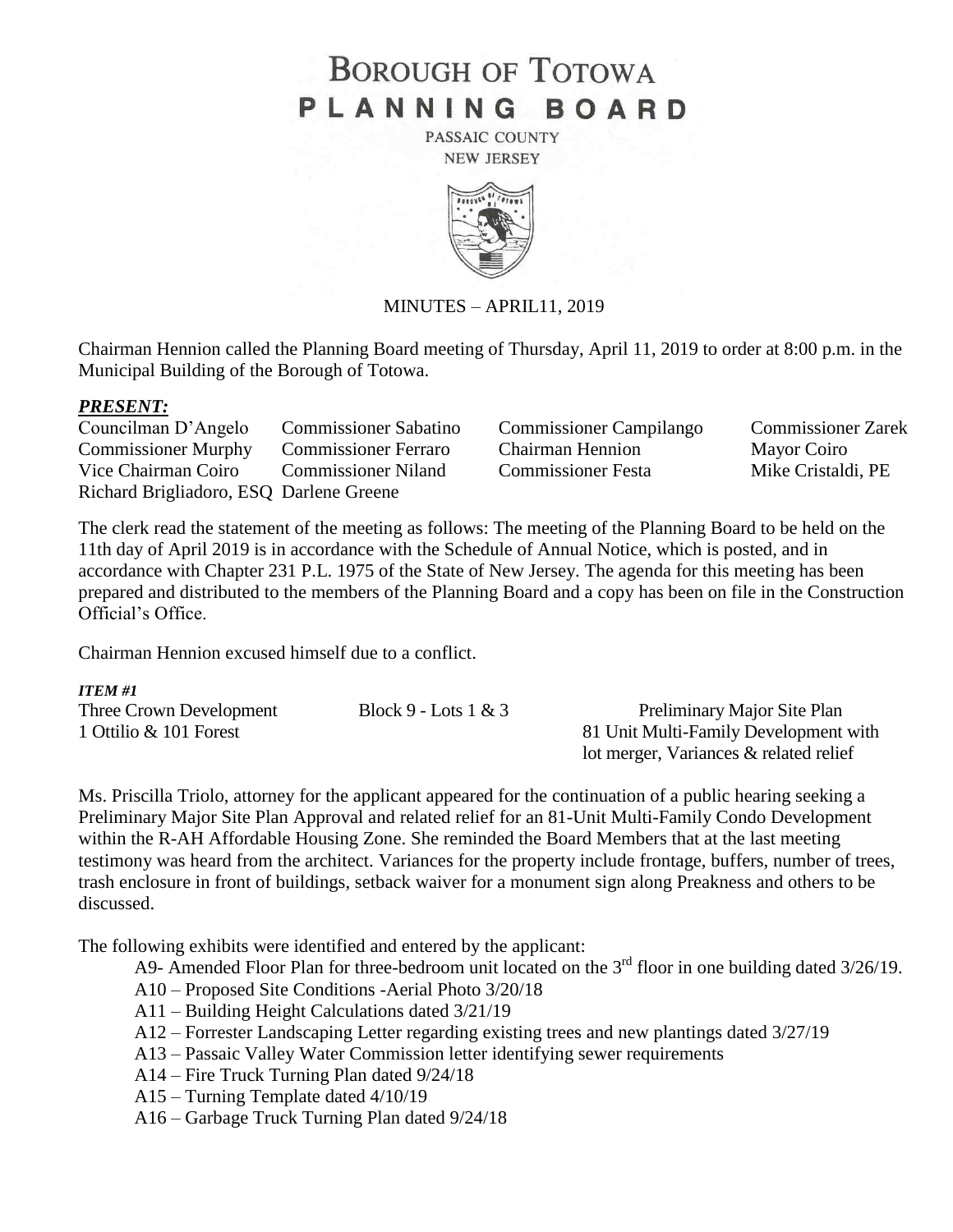Ms. Kiersten Osterkorn, Engineer provided testimony as to the overall site being 10.7 acres with the proposed application being for 81 Units for a Multi-Family Condo Development with Affordable Housing. Ms. Osterkorn described the conditions of the property and the challenges it presented for placement of the project as well as its access and drainage conditions. The project proposes 165 parking spaces where 162 parking spaces are required. Ms. Osterkorn discussed grading of the property. There will be a detention system located under the parking area. Further discussion regarding water & sewer and the applicant intends to connect to the existing Borough of Totowa water tank. The applicant also intends to connect to the Paterson sewer system. 18 lighting fixtures are proposed and will be shielded so that no lighting will affect neighboring properties. The applicant still has not meet with the Fire Officials but will be doing so in the near future. Garbage collection will be private as well as snow removal.

Ms. Osterkorn then addressed the Boro Planner's Review letter comments. Darlene Green addressed some additional comments regarding details on the plans, signage, retaining wall height and fencing, and snow storage/removal.

B1 – Boro Planner's Review Letter 2/11/19

B2 – Boro Planner's Review - Details on Plans 3/20/19

Next Ms. Osterkorn addressed the Planning Board Engineer's letter regarding grading, buffers, drainage, water, sewer, and identifying trees under six inches. The Engineer made a request that all exhibits be submitted as PDF files.

B3 - Engineer's Report dated 2/15/19

B4 - Engineer's Report dated 2/25/19

B5 – Engineer's Review Report dated 4/2/19

B6 – Letter from Sub Code Official Alan Burghardt discussing Fire comments

After a lengthy question/answer discussion with Planning Board members and the applicant, regarding collection of water, grates for snow removal, buffers, driveway to complex, emergency vehicles, and the possibility of obtaining Paterson and County's approvals for connecting this project to their sewer, storm water systems. The applicant indicated that Paterson and the County would not entertain an application until they know that Totowa has given preliminary approval.

A motion was offered by Commissioner Campilango and seconded by Commissioner Festa to open the public portion of the meeting.

All In Favor …….. 9-0

Elissa Labagnara – 111 Chatam Ave, Paterson – concerns regarding water problems, trash enclosures, gate for emergency systems.

David Dennis – 317 Berkshire Ave, Paterson – concerns regarding the present condition of flooding and future water issues.

James Ott – 300 Arlington Ave, Paterson – unclear as to the access for the project. Also concerns regarding blasting on the property.

Robert Niemiec – 7 Hamilton Trail, Totowa – concerns regarding Preakness Avenue access and plans for emergency access and the response time to this project. Concerns with Buffer on the West side of the property lighting from the property, the private garbage collection and property values going down.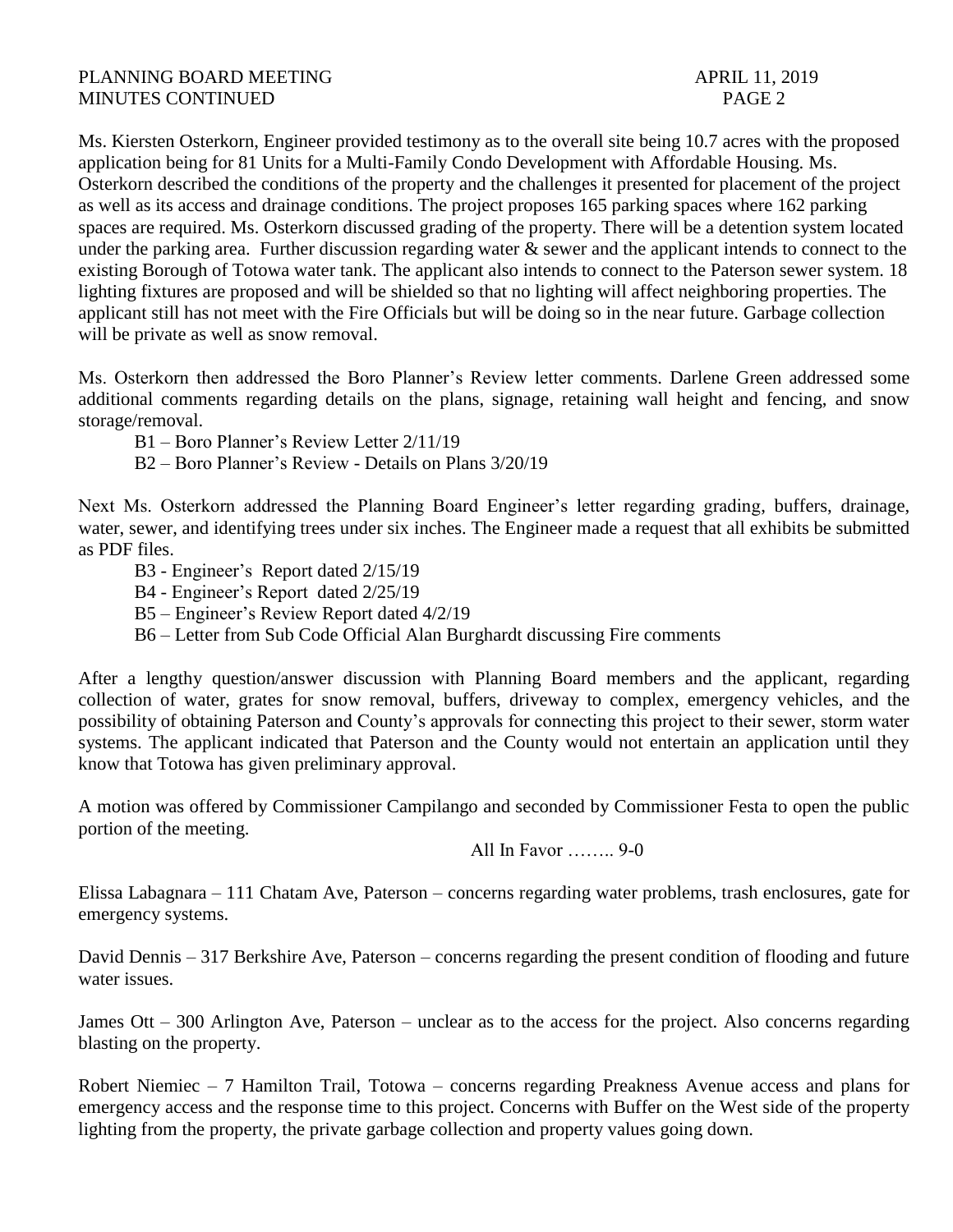A motion was offered by Commissioner Campilango and seconded by Commissioner Festa to close the public portion of the meeting.

All In Favor …….. 9-0

A motion was offered by Commissioner Campilango and seconded by Commissioner Festa to carry this matter to the next Planning Board meeting of April 25, 2019 at about 8pm. All In Favor …….. 9-0

A motion was offered by Commissioner Campilango and seconded by Commissioner Murphy to readmit Chairman Hennion into the remainder of the meeting.

All In Favor …….. 9-0

| <b>ITEM #2</b>     |                   |                              |
|--------------------|-------------------|------------------------------|
| Ciba Vita          | Block 158 - Lot 3 | <b>Amended Site Plan</b>     |
| 12 Vreeland Avenue | carried           | $2nd$ Work Shift – 4pm – 1am |
|                    |                   | Seven Days per week          |

Mr. Anthony Fiorello, attorney for the applicant gave an overview of the prior presentation, approval and provided the following exhibits into the record:

Exhibit A1 – Renderings Exhibit A2 – Site Plan

Mr. Anthony Fiorello indicated that the applicant would like to add a second shift due to growth and business demands. Mr. Fiorello met with some of the adjacent property owners and will address concerns.

Juan Ortiz – COO testified as to the nature of the business and the need for the flexibility. He indicated that the Applicant has entered into a Lease for a 70,000 square foot facility on Madison Road in Totowa. The addition of this second facility will allow for the second shift without impacting parking. Smaller box trucks will primarily be used at the Madison Road facility. With occasional spikes in business there may be times when weekend work would be necessary and would only be a first shift operation. In order to be a good neighbor, the Applicant has removed a picnic table that was located in the buffer area and employees will not be permitted outside. Mr. Ortiz testified that there are no deliveries on weekends. Deliveries are only made Monday thru Friday. Signs were located near each driveway indicating ingress & egress and during off hours barriers are placed in each of the driveways. Mr. Ortiz also indicated that additional 8' evergreen plantings are proposed along Vreeland Avenue and some additional plantings in the buffer.

Mr. Ahmet Celik- President provided a review the business operations and addressed the business' need for flexibility.

A motion was offered by Commissioner Campilango and seconded by Commissioner Murphy to open the public portion of the meeting.

All In Favor …….. 9-0

Mr. Jim Crocitto – 281 Winifred Drive expressed his concerns regarding the light on the corner of the building that faces his residence.

Debra D'Agostino - 70 Vreeland Ave –Sent an email dated 4/11/19 to the Planning Board Attorney, which was forwarded to Board Members regarding concerns/violations from the prior approval along with several photographs. The photographs depict Tractor Trailers parking on Vreeland Ave waiting for access to loading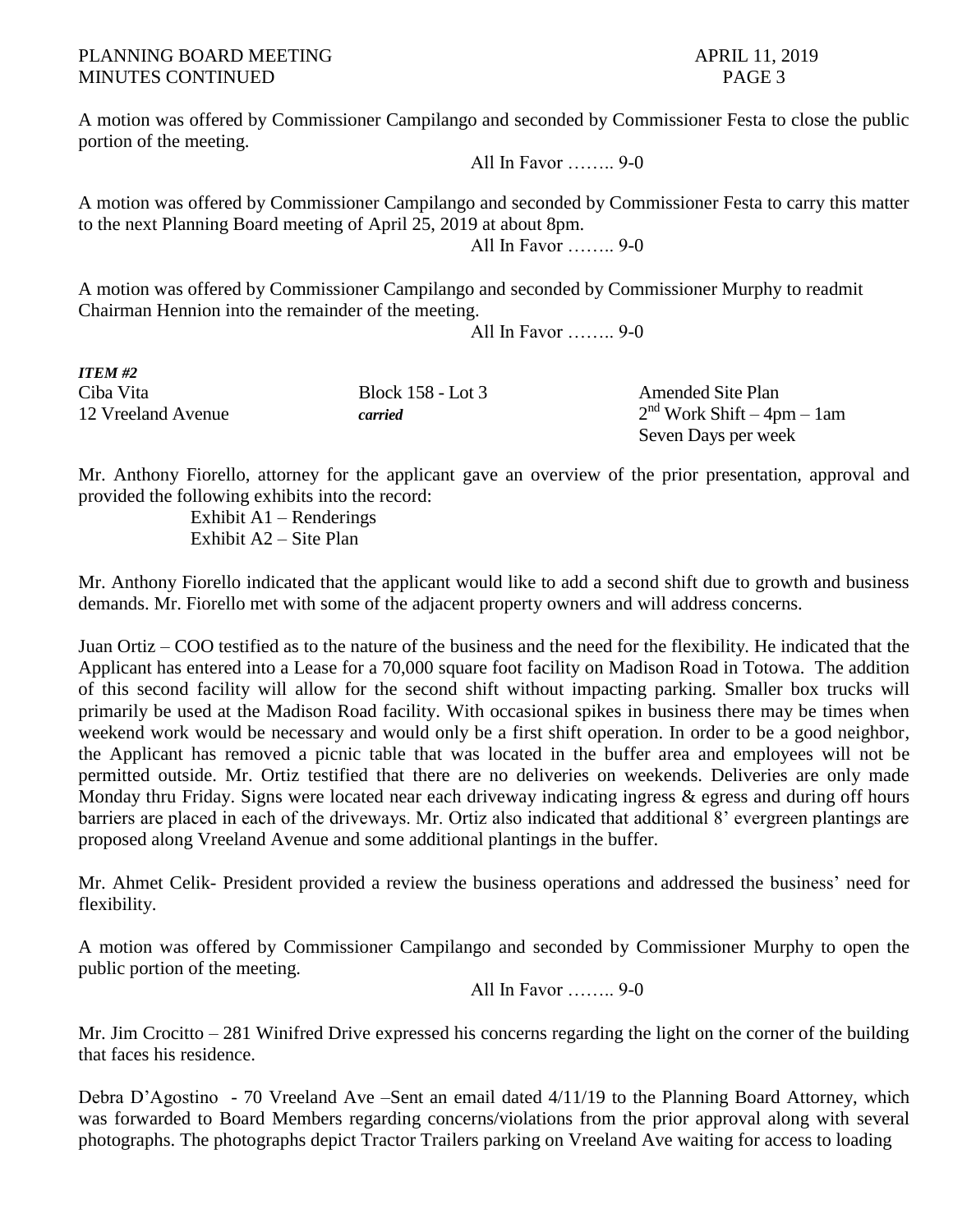## PLANNING BOARD MEETING APRIL 11, 2019 MINUTES CONTINUED PAGE 4

docks. Ms. D'Agostino also contends that the Applicant has already commenced working a second shift before approval is granted.

A motion was offered by Commissioner Campilango and seconded by Commissioner Festa to close the public portion of the meeting.

All In Favor …….. 9-0

A motion was offered by Commissioner Campilango and seconded by Commissioner Festa to carry this matter to the Planning Board meeting of May 5, 2019 at about 8pm. All In Favor …….. 9-0

| <b>ITEM #3</b>            |                       |                    |
|---------------------------|-----------------------|--------------------|
| <b>JJM</b> Packaging, LLC | Block 166.03 - Lot 14 | Minor Site Plan    |
| 20 Commerce Way           | Units $E \& F$        | Certificate of Use |

Mr. Joseph Apuzzo appeared requesting approval for the occupancy of approximately 19,854 sq. ft. of space to be used as a re-packaging operation. The applicant will repackage powdered products into smaller packages including, but not limited to, k-cups and pouches.

Mr. Apuzzo states that there will be approximately twenty employees. The Applicant has also been provided with forty parking spaces. The hours of operation are anticipated to be Monday through Friday from 7:00 a.m. to 5:00 p.m. Regarding signage, the Applicant will have a sign on the door to the tenant space and on the directory for the building.

A motion was offered by Commissioner Campilango and seconded by Commissioner Festa to approve the minor site plan as presented. This approval is subject to and contingent upon the following conditions and will be memorialized in a Resolution at a future date:

- 1. The construction of internal partitions, exits, entrances and fire safety devices are subject to and require the approval of the fire sub-code official, the fire inspector and the building inspector.
- 2. The applicant will supply the Chief of Police with an emergency contact list and will also obtain the approval of the Police Chief in regards to all alarms and security devices.
- 3. There will be no outside storage of equipment or materials.
- 4. The applicant will comply with the Totowa Sign Ordinance.

Nine agreed to a roll call vote… 9-0

# *ITEM #4*

Residential Commercial Title, LLC Block 103 - Lot 14 Minor Site Plan & Michael Cannataro ESQ, LLC Certificate of Use

Mr. Michael Cannataro, Esq. requesting approval to occupy approximately 1,200 sq. ft. of office space to accommodate a law office and a Title Agency. The hours of operation will be 9:00 a.m. to 6:00 p.m. Monday through Friday. There will be approximately 3 full-time employees and 1 part-time employee.

Mr. Cannataro testified that there will be two (2) businesses located in that space. Residential Commercial Title Agency, LLC (RESCOM) is a full service title and settlement company. The title company will conduct title agency officer duties as well as closing of residential and commercial real estate files. Mr. Cannataro represented that the majority of real estate closings take place at the office of the buyer's attorney. However, the title company will conduct some closings at its' own office. In addition, Mr. Cannataro testified he operates a small legal practice as "of counsel" to the title company. With respect to signage, the Applicant indicated that the Applicant will provide signage to identify the names of the businesses and would be no larger than the existing signage on the premises.